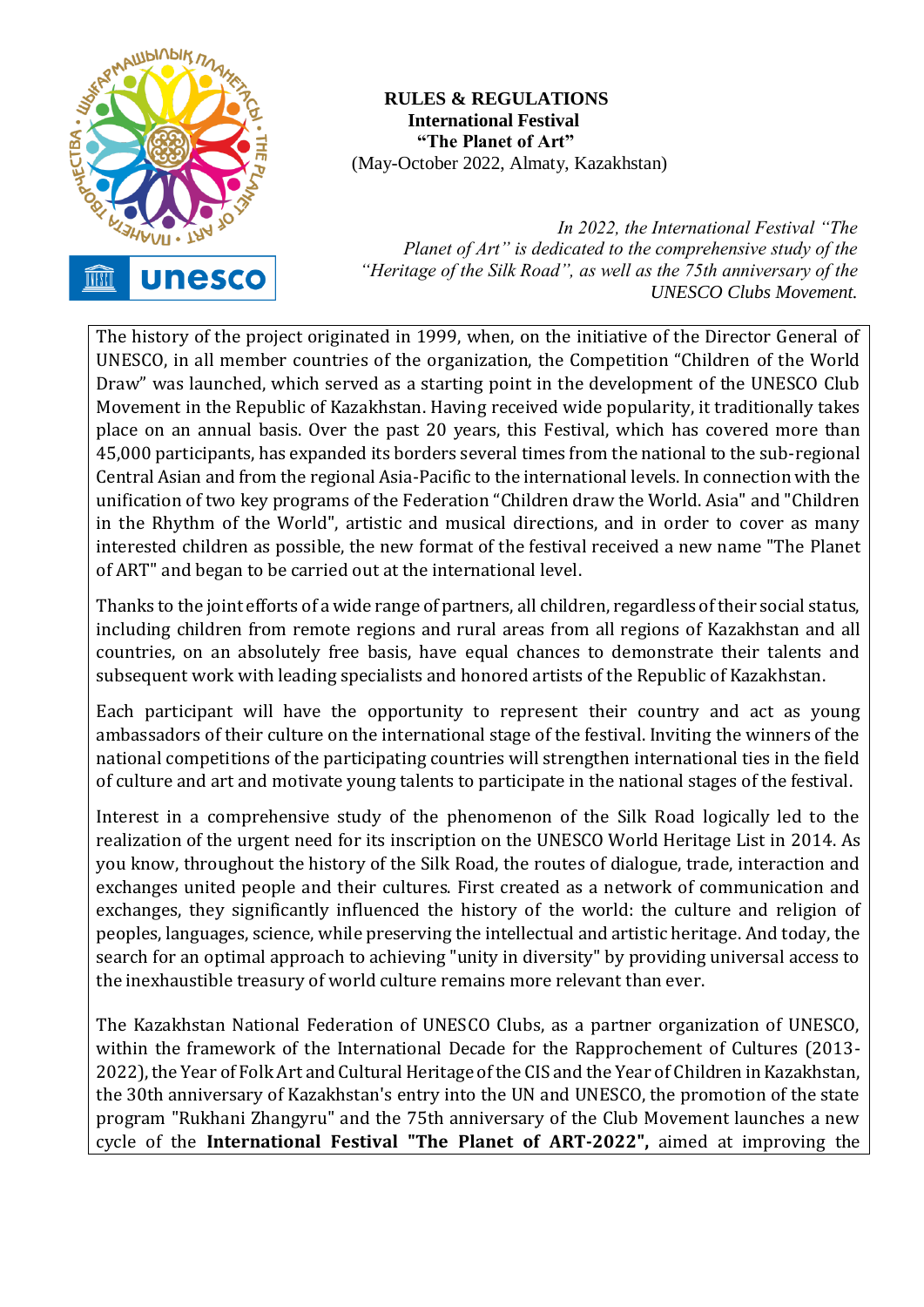knowledge of the younger generation about each other, mutual understanding, deepening interfaith and intercultural dialogue and promoting tolerance.

In this regard, the Organizing Committee of the Festival invites talented youth from all over the world to show their artistic abilities by drawing their vision of the Silk Road and its heritage, as well as to become part of a friendly international community.

#### **Objective:**

 Support for talented youth, realization of their creative potential, popularization of the diversity of art and culture of the countries participating in the festival in the international arena, strengthening of international cultural ties.

#### **Tasks:**

- support and development of creative youth of the world.
- development of the creative potential of children from remote regions and socially unprotected segments of the population.
- popularization of children's and youth creativity and strengthening of friendly ties between young performers from different countries.
- promoting all forms of diversity cultural expressions and enhancing their visibility at the national level.
- preservation of the intangible and tangible cultural heritage of the peoples of the CIS countries and the whole world.
- promotion of Kazakhstani experience of intercultural dialogue and mutual understanding.
- expanding the horizons of the participants, the opportunity to demonstrate their abilities, skills, imagination, and individuality.
- exchange of experience and professional development.
- involvement of leading figures of art and culture in work with children.
- popularization of national art and creativity of Kazakhstan in the international arena.
- promotion and support of Kazakhstan's initiatives in international organizations.
- attracting the attention of the general international community to Kazakhstan by demonstrating the creative potential of youth.
- strengthening the creative potential of the participating states of the festival.
- promotion and popularization of the UNESCO club movement among the general public.
- interaction of festival participants at a high international level.

### **Organizers of the project:**

- Kazakhstan National Federation of Clubs for UNESCO
- National Commission of the Republic of Kazakhstan for UNESCO and ISESCO
- UNESCO Cluster Office in Almaty for Kazakhstan, Kyrgyzstan, Tajikistan and Uzbekistan

### **Conditions of the competition:**

- **Participants:** children and youth from 3 to 18 years old.
- **Technique**: free.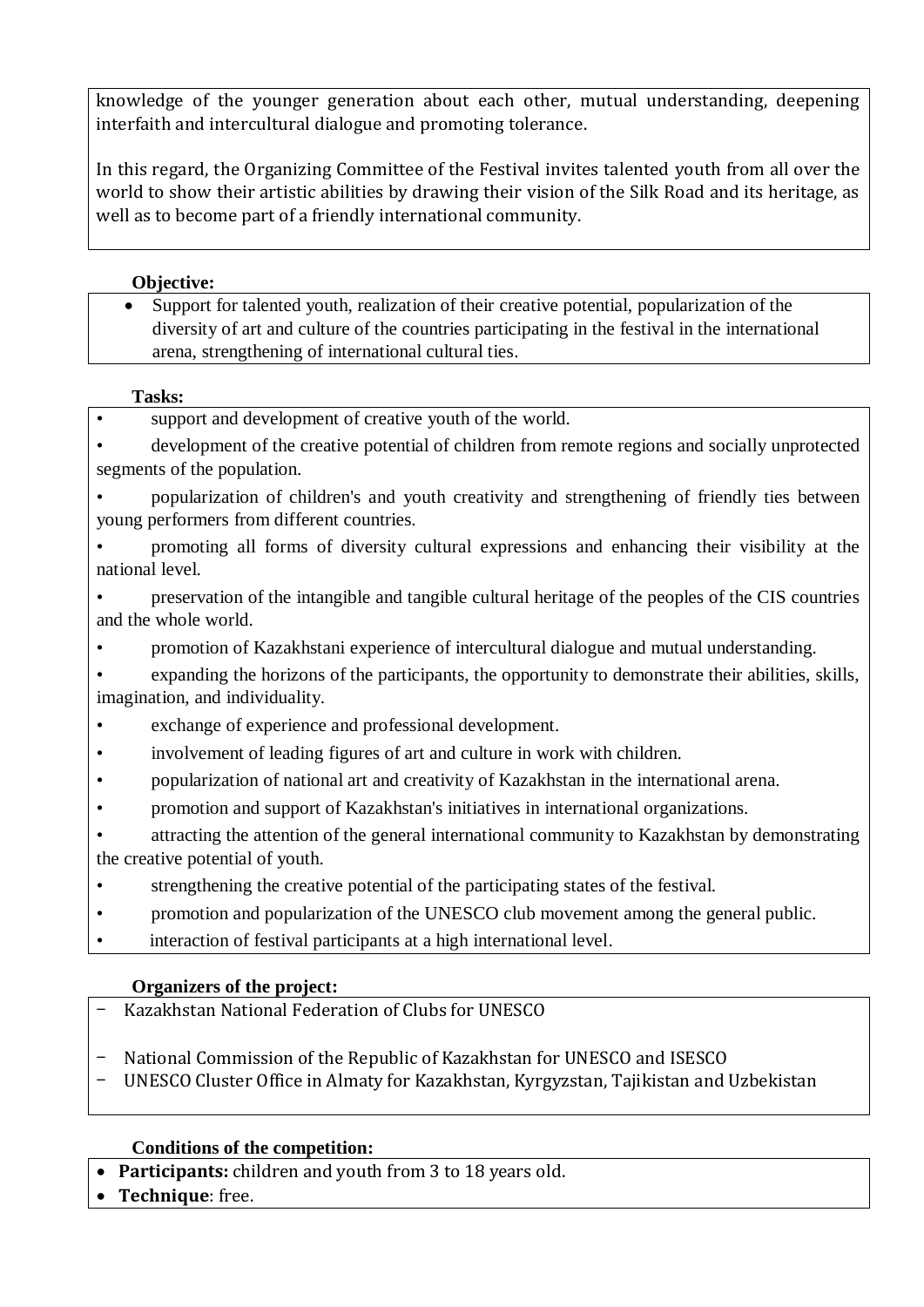**Size:** free.

#### **Nominations:**

**1. «Silk Road: Cultural Heritage»;**

- **2. «Silk Road: Innovations»;**
- **3. «Silk Road: Friendship of nations».**

**The Great Silk Road** is a caravan road that connected East Asia with the Mediterranean Sea in ancient times and the Middle Ages. It was primarily used to export silk from China, that is where the road takes its name. The path was laid in the II century BC. The routes of the Great Silk Road originate in East, South and Southeast Asia, crossing the Kazakh steppes, Central Asia, the Indian subcontinent, the Iranian and Anatolian plateaus and the Arabian Peninsula. They also extend across East and North Africa, covering the regions between present-day Tanzania and Morocco. Following this, they reach the Iberian Peninsula, crossing Eastern and Southern Europe.

### **1. Nomination «Silk Road: Cultural Heritage»**

For more than two millennia, the route network of the Great Silk Road has facilitated many interactions between different people and cultures. To this day, countries are trying to recreate the former model of the path to connect East and West. Along with this the legacy of the Silk Road is the formation of the political, economic, cultural structure of the countries through which it passed. Along all its routes, large and small trading cities and settlements arose. Great trading cities such as Kashgar, Kokand, Samarkand, Bukhara, Khiva, Kunya-Urgench, Merv and Nishapur, etc., arose at the crossroads of the Silk Roads. But also, there are those cities and civilizations that were devastated and ended their existence. However, they also have a great influence on history.

The organizers expect to see the Silk Road in its ancient and current form, how the heritage of the route looks now and / or looked like in the past. It can be an illustration of ancient cities, historical monuments, cultural heritage in its current form, or in the form of a parallel between the past and the present form, as well as the illustration of cities, civilizations and monuments that do not exist now. So, if you draw a current city that existed during the Silk Road, with your drawing you can introduce the viewer with its history and features. And if your choice falls on a civilization, a mausoleum, a monument or any other historical object that has already collapsed, then with this drawing you will help the viewer to recreate the image of a now non-existent object and draw his/her attention to the importance of preserving cultural values from destruction and keep knowledge of the former cultural heritage.

### **2. Nomination «Silk Road: Innovations»**

Trade and the exchange of goods were the main motivation for the development of the path. For centuries, multilingual oriental bazaars were noisy, for hundreds of years merchants carried precious silks and stones, spices and dyes, gold and silver, exotic birds and animals along dusty caravan roads to sell to Europeans. Along the way, China exported fabrics, oils, spices, bronze and silver items, porcelain, and in return received furs, leather, fruits, rare animals, precious stones, incense and cosmetics, valuable woods. The path also served to spread technologies - sericulture, paper making, glass making, etc. Throughout its long history, contacts between different civilizations and peoples led to the exchange of various kinds of knowledge in the field of philosophy, mathematics, geography, cartography, astrology and astronomy. And local craftsmen tried to adopt the secrets of pottery, imitate other masters, compete with them, and bring something of their own.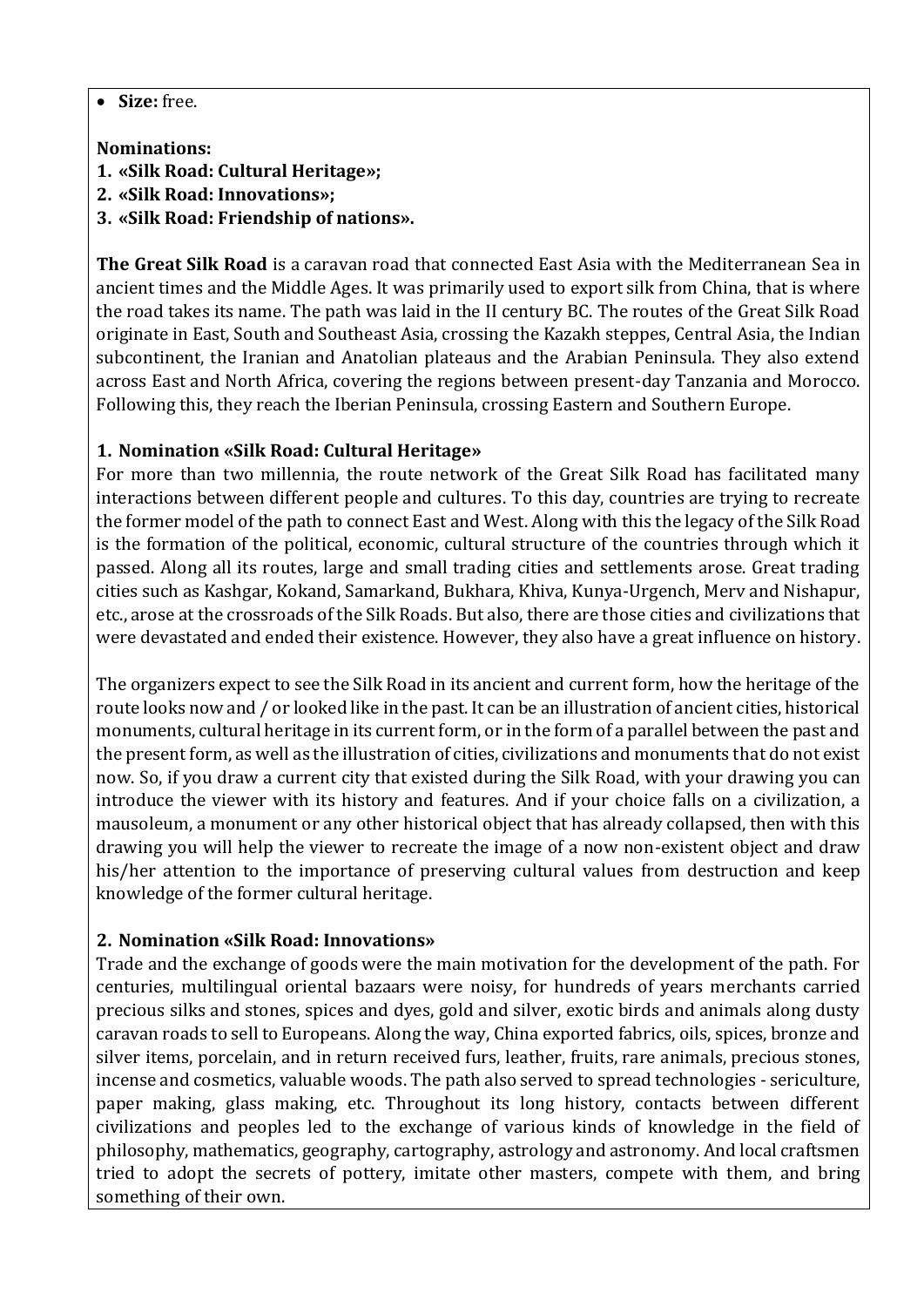The organizers invite the participants to demonstrate the life of that time, the colorful days of the inhabitants and the beautiful landscapes of the local area, bazaars, and do not forget to add the main components of the features of that time: these are different goods, animals or silk, as well as the development of science, various technologies, music and literature. On the one hand, the artist has the task of embodying the image of that time, on the other hand, to show what innovations, developments to science has brought the Silk Road.

## **3. Nomination «Silk Road: Friendship of nations»**

The Silk Road has become a symbol of not only the development of trade and the spread of scientific knowledge, but also the spread of religion and the distinctions of various cultures. Thus, people "carried" their faith and traditions to foreign lands. Our modern interconnected society is the result of exchanges between different cultures and groups of people. These were travelers, merchants, scientists, missionaries, pilgrims, and government officials on the Great Silk Road. Today, the Great Silk Road remains the leading trade route, providing an outstanding model of long-term peaceful interaction between different cultures, societies and civilizations.

The organizers want to see the participant's thinking, his idea of harmony and interweaving of cultures, as well as the concept of peace and well-being between people of different beliefs. That is, to show how people from different nations and representatives of different religions intersected and interacted.

- Taking into account the themes of the direction of the Festival 2022 and the publication of a special album "The Heritage of the Silk Road", we welcome the implementation of works in the appropriate subjects that reflect the history, events, personalities and culture of the era when the Silk Road was the main trade route along the East and West.
- For each work, you must attach a completed participation form in English (through Google Forms attached in next section). Works with an incorrectly completed application form are not allowed to the competition, works are not returned.
- **Participation in the festival is carried out without an entrance fee.**
- **The amount of work sent from each country is not limited**

### **Technique:**

- Graphics;
- Painting;
- Sculpture;
- Applied arts (artistic ceramic, wood carving, metal carving, leather crafting, batik, tapestry, etc.);
- National applied arts (musical instruments, household items, textile, etc.);
- Design of costume, interior, landscape, industrial, graphic and computer design;
- Art photo;
- 3D modeling.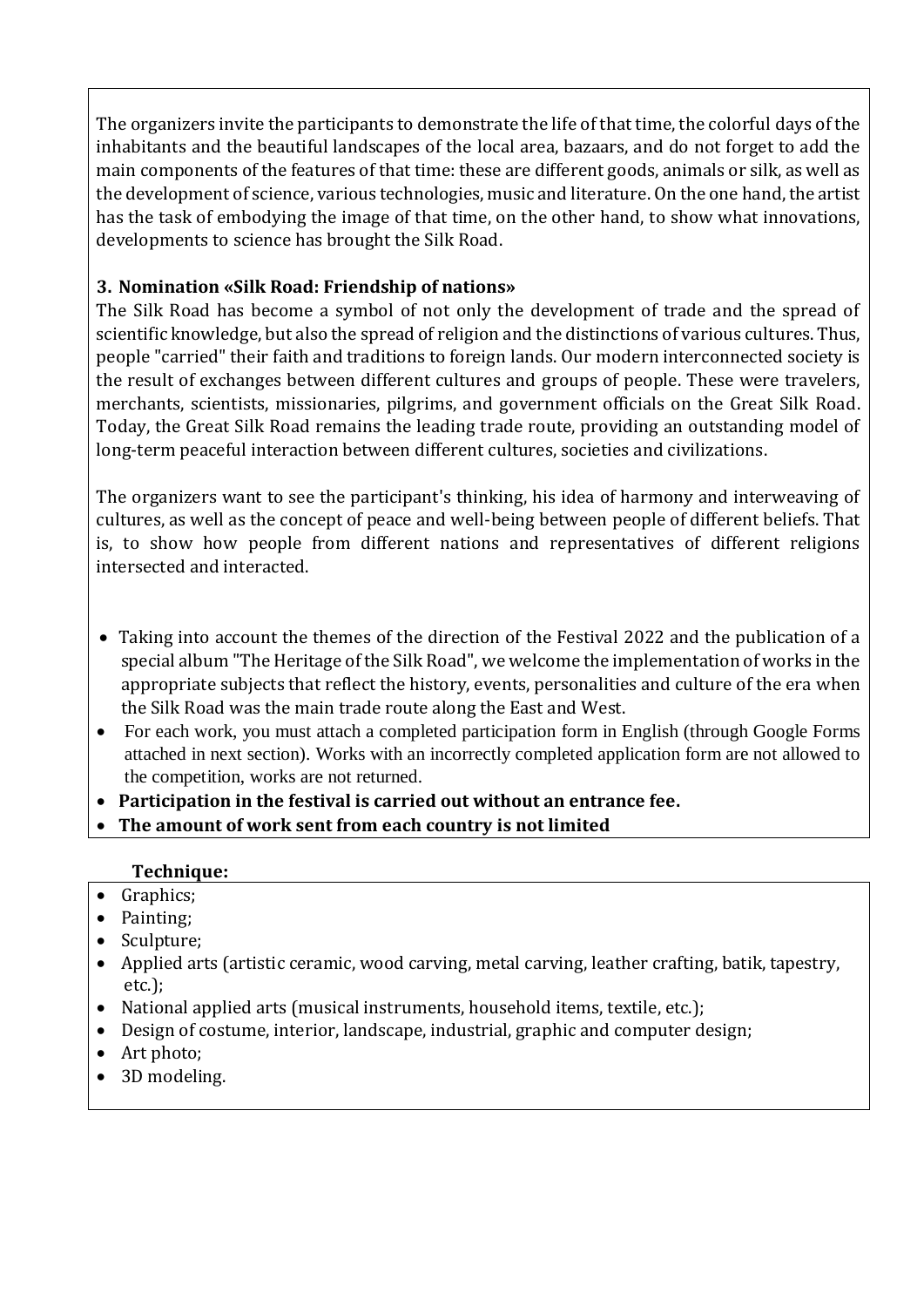**Stages:** 

- **STAGE I:** Announcement of the project through the national coordinators in the participating countries and acceptance of applications (May 15 - July 30, 2022).
- **II <b>HAL**: International screening (August 1-30, 2022)
- **STAGE III:** Final of the International Festival "The Planet of Art" (October 1–30, 2022)

*STAGE I: Announcement of the project through the national coordinators in the participating countries and acceptance of applications (May 15 - July 30, 2022).*

## **Submission of the artworks for the Final Screening:**

1. Original works should be photographed and sent in digital format through Google Forms in the format of a photograph **JPG, PNG** image size not less than **5 MB,** before **July 30, 2022**. Note: The works will be exhibited and printed. In this regard, the photos of drawings should be in *good quality and clear*. We highly encourage you to consider that!!!

**Link to the from (to send the work, please, fill the form):** [https://docs.google.com/forms/d/e/1FAIpQLSfIlHOSVv\\_BNBEcvBfglu\\_RRU3e9SAAgEXeZ9S](https://docs.google.com/forms/d/e/1FAIpQLSfIlHOSVv_BNBEcvBfglu_RRU3e9SAAgEXeZ9S-b-YowsxDVQ/viewform?usp=pp_url)[b-YowsxDVQ/viewform?usp=pp\\_url](https://docs.google.com/forms/d/e/1FAIpQLSfIlHOSVv_BNBEcvBfglu_RRU3e9SAAgEXeZ9S-b-YowsxDVQ/viewform?usp=pp_url)

Here is the useful information on how take a picture of your painting properly: [https://www.artistsnetwork.com/art-mediums/oil-painting/how-to-photograph-a-painting](https://www.artistsnetwork.com/art-mediums/oil-painting/how-to-photograph-a-painting-step-by-step/)[step-by-step/](https://www.artistsnetwork.com/art-mediums/oil-painting/how-to-photograph-a-painting-step-by-step/)

If for some reason the work cannot be sent to the organizing committee (due to some technical problems) they should be photographed and sent in digital format to [kazfuca@gmail.com](mailto:kazfuca@gmail.com) in the format of a photograph JPG, PNG image size not less than 5 MB. The original works can also be sent through express mail (UPS, DHL, EMS, etc.) to the address: **Kazakhstan National Federation of Clubs for UNESCO, Republic of Kazakhstan, Almaty, Abay avenue, 159. Postal code 050046,** with an attached form in **Appendix 1**

- 2. The works that will be sent to the Festival and Organizing committee must be **without** tags (signatures, stickers, etc.) on the front side of the work.
- 3. It is necessary to fill the Google Form properly or attach at each work the participant form filled out in English **(Appendix 1)** if needed**.**

4. Exclusive rights to further free use of the submitted works shall be transferred to the Organizing committee represented by Kazakhstan National Federation of Clubs for UNESCO and will not be returned.

# **In case of non-compliance with one of these points, the work will not be submitted for consideration!**

*STAGE II: International screening (August 1–30, 2022)*

### **Results:**

- All participants will be awarded with **"Certificate for participation"**
- Finalists, whose artworks will be included in the album **"Diploma of the finalist"**
- Winners **"Diploma of the winner"**
- Instructors of the finalists **"Certificate for preparation of the finalist"**
- The organizers of the regional screening tour **"Letter of gratitude"**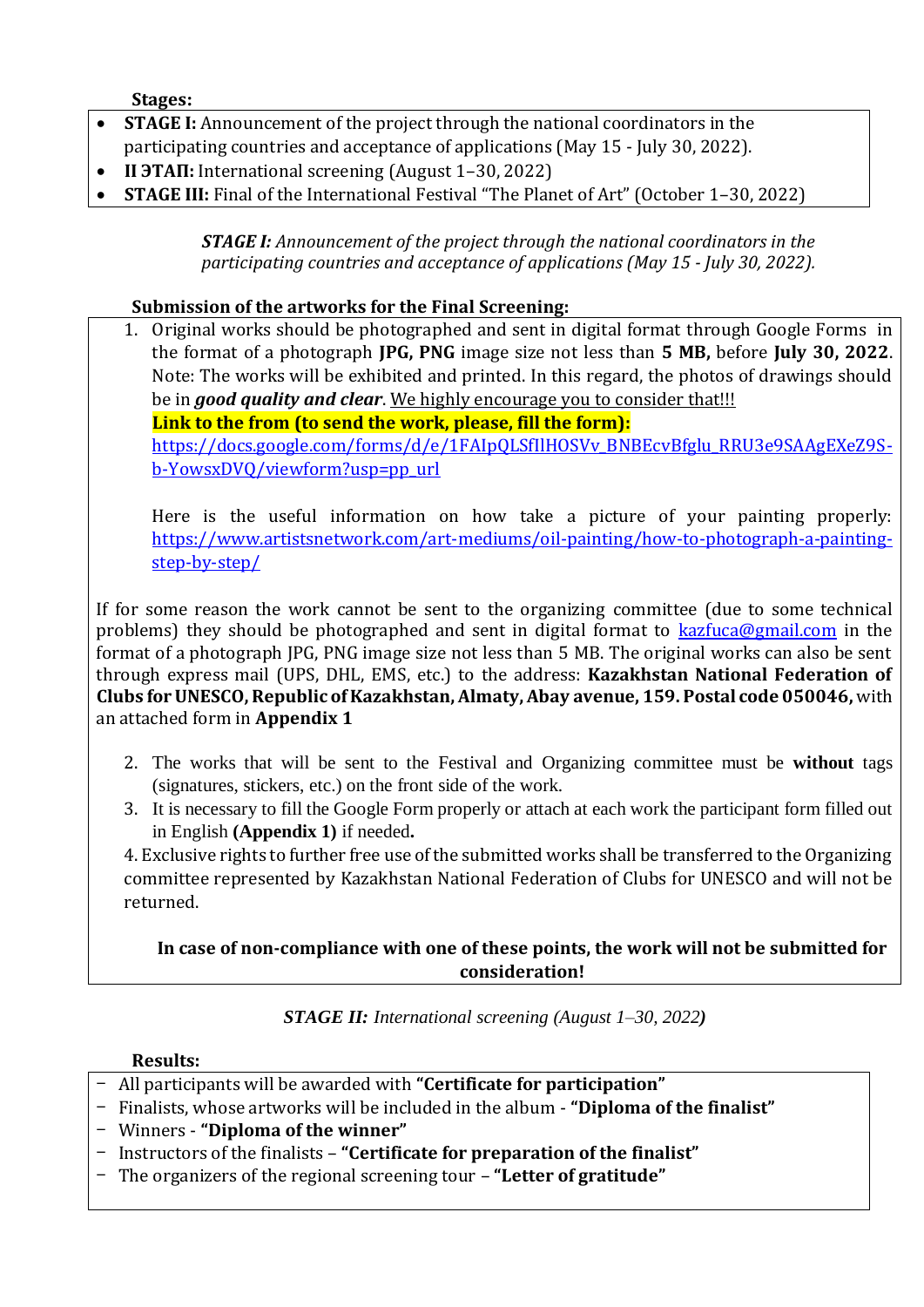#### A commemorative album **"Heritage of the Silk Road"** will be released at the end of the festival

*STAGE III: Final of the International Festival "The Planet of Art" (October 1–30, 2022)*

### **The festival will include:**

- Within the framework of the festival, the presentation of the album "Heritage of the Silk Road" will take place, which will include the works of the finalists and winners.

### **Contacts:**

# **Organizing Committee of International Festival "The Planet of Art"**

Kazakhstan National Federation of UNESCO Clubs Republic of Kazakhstan, Almaty, Abay avenue, 159. Postal code 050046. tel: +7 (727) 394 32 32, +7 700 487 76 63 [www.unescoclubs.kz](http://www.unescoclubs.kz/)**,** [kazfuca@gmail.com](mailto:kazfuca@gmail.com)